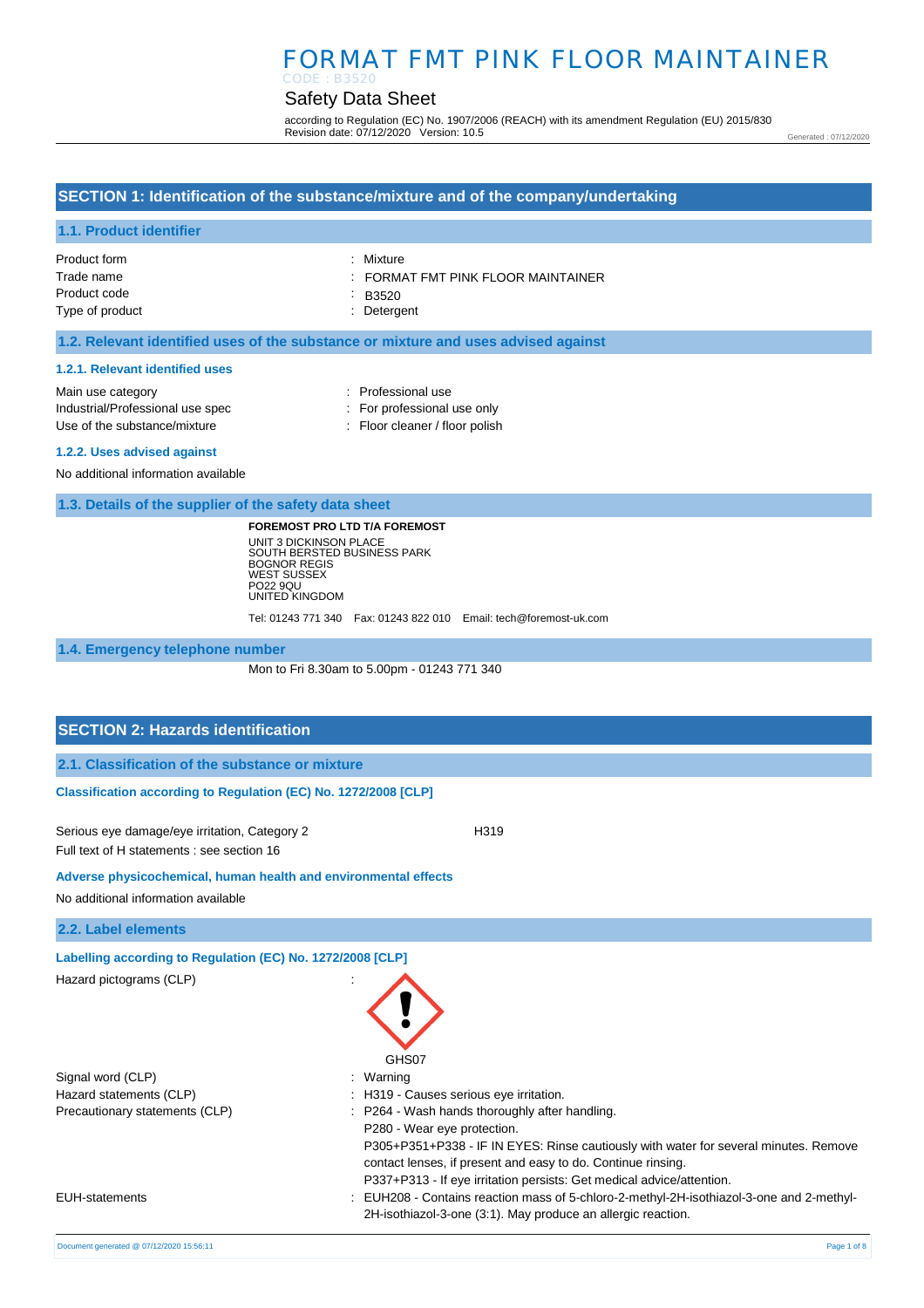# FORMAT FMT PINK FLOOR MAINTAINER **EXAMPLE 1988** B3520

# Safety Data Sheet

according to Regulation (EC) No. 1907/2006 (REACH) with its amendment Regulation (EU) 2015/830

#### **2.3. Other hazards**

No additional information available

## **SECTION 3: Composition/information on ingredients**

#### **3.1. Substances**

Not applicable

**3.2. Mixtures**

| <b>Name</b>        | <b>Product identifier</b>                         | $\frac{9}{6}$ | <b>Classification according to</b><br><b>Regulation (EC) No.</b><br>1272/2008 [CLP] |
|--------------------|---------------------------------------------------|---------------|-------------------------------------------------------------------------------------|
| Alcohol Alkoxylate | CAS-No.) 166736-08-9<br>(REACH-no) Exempt/Polymer | $1 - 5$       | Acute Tox. 4 (Oral), H302<br>Eye Dam. 1, H318                                       |

| <b>Specific concentration limits:</b> |                                                    |                                                                       |  |
|---------------------------------------|----------------------------------------------------|-----------------------------------------------------------------------|--|
| <b>Name</b>                           | l Product identifier                               | <b>Specific concentration limits</b>                                  |  |
| Alcohol Alkoxylate<br>_               | (CAS-No.) 166736-08-9<br>(REACH-no) Exempt/Polymer | $(1 ≤ C < 10)$ Eye Irrit. 2, H319<br>(10.1 ≤C < 100) Eye Dam. 1, H318 |  |

Full text of H-statements: see section 16

| <b>SECTION 4: First aid measures</b>                                                                                 |                                                                                                                                                                                                                                                                                                             |
|----------------------------------------------------------------------------------------------------------------------|-------------------------------------------------------------------------------------------------------------------------------------------------------------------------------------------------------------------------------------------------------------------------------------------------------------|
| 4.1. Description of first aid measures                                                                               |                                                                                                                                                                                                                                                                                                             |
| First-aid measures after inhalation<br>First-aid measures after skin contact<br>First-aid measures after eye contact | : Remove person to fresh air and keep comfortable for breathing.<br>: Wash skin with plenty of water.<br>: IF IN EYES: Rinse cautiously with water for several minutes. Remove contact lenses, if<br>present and easy to do. Continue rinsing. If eye irritation persists: Get medical<br>advice/attention. |
| First-aid measures after ingestion                                                                                   | : Give nothing or a little water to drink. Get medical advice/attention if you feel unwell.                                                                                                                                                                                                                 |
| 4.2. Most important symptoms and effects, both acute and delayed                                                     |                                                                                                                                                                                                                                                                                                             |
| No additional information available                                                                                  |                                                                                                                                                                                                                                                                                                             |

**4.3. Indication of any immediate medical attention and special treatment needed**

Treat symptomatically.

# **SECTION 5: Firefighting measures 5.1. Extinguishing media** Suitable extinguishing media : Carbon dioxide. Dry powder. Foam. **5.2. Special hazards arising from the substance or mixture**

No additional information available

**5.3. Advice for firefighters**

No additional information available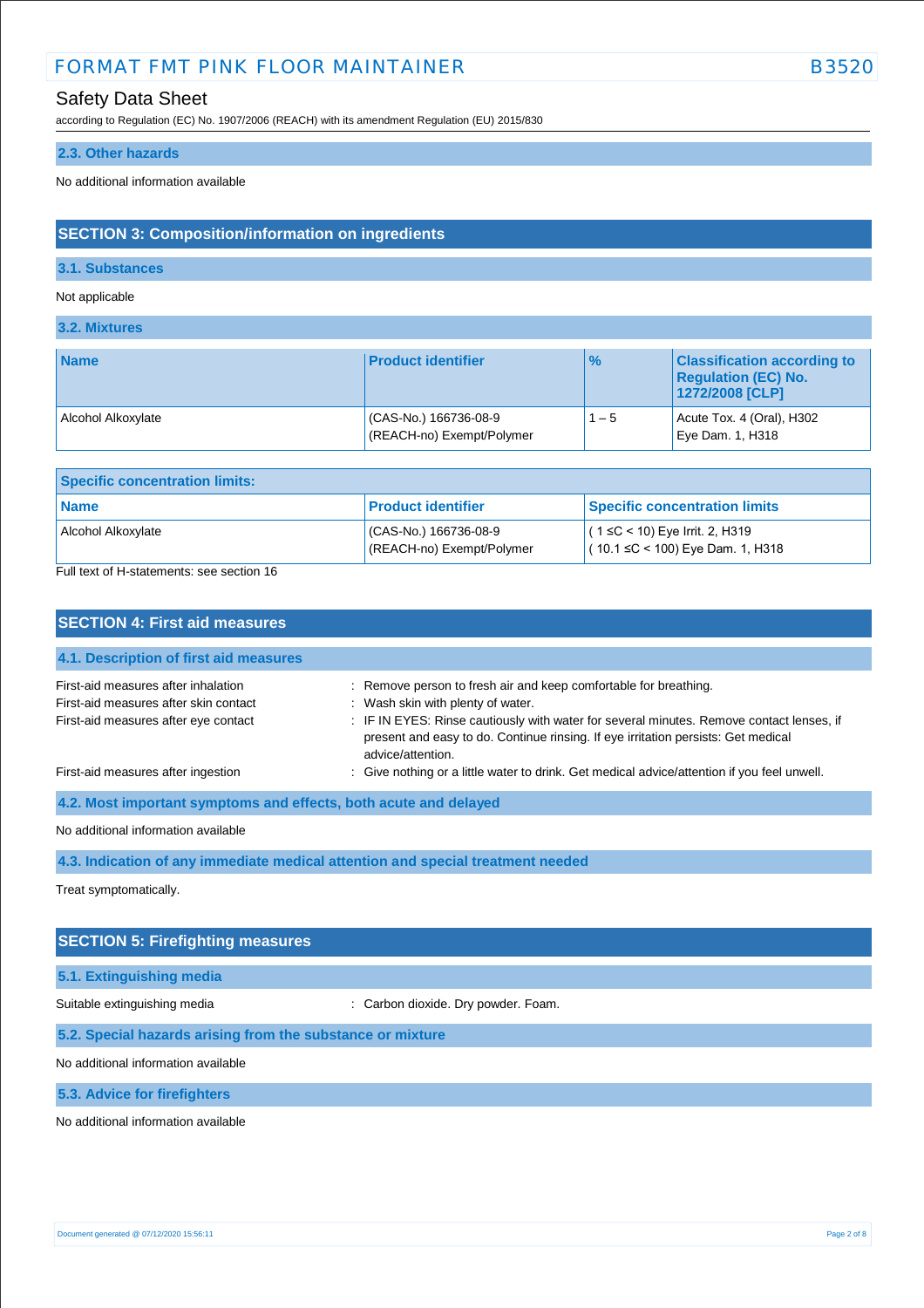# FORMAT FMT PINK FLOOR MAINTAINER **EXAMPLE 1988** B3520

according to Regulation (EC) No. 1907/2006 (REACH) with its amendment Regulation (EU) 2015/830

| <b>SECTION 6: Accidental release measures</b>                            |                                                                                                                                   |  |  |
|--------------------------------------------------------------------------|-----------------------------------------------------------------------------------------------------------------------------------|--|--|
| 6.1. Personal precautions, protective equipment and emergency procedures |                                                                                                                                   |  |  |
| 6.1.1. For non-emergency personnel<br>Emergency procedures               | : Evacuate unnecessary personnel.                                                                                                 |  |  |
| 6.1.2. For emergency responders<br>Protective equipment                  | : Use personal protective equipment as required.                                                                                  |  |  |
| <b>6.2. Environmental precautions</b>                                    |                                                                                                                                   |  |  |
| Avoid release to the environment.                                        |                                                                                                                                   |  |  |
| 6.3. Methods and material for containment and cleaning up                |                                                                                                                                   |  |  |
| For containment<br>Methods for cleaning up                               | : Collect spillage.<br>: Soak up spills with inert solids, such as clay or diatomaceous earth as soon as possible.                |  |  |
| 6.4. Reference to other sections                                         |                                                                                                                                   |  |  |
|                                                                          | For further information refer to section 8: "Exposure controls/personal protection". For further information refer to section 13. |  |  |

| <b>SECTION 7: Handling and storage</b>                                                          |                                                                                                                                                                                                     |  |  |
|-------------------------------------------------------------------------------------------------|-----------------------------------------------------------------------------------------------------------------------------------------------------------------------------------------------------|--|--|
| 7.1. Precautions for safe handling                                                              |                                                                                                                                                                                                     |  |  |
| Precautions for safe handling<br>Hygiene measures                                               | : Avoid contact with eyes.<br>: Do not eat, drink or smoke when using this product.                                                                                                                 |  |  |
| 7.2. Conditions for safe storage, including any incompatibilities                               |                                                                                                                                                                                                     |  |  |
| Technical measures<br>Storage conditions<br>Incompatible products<br>Special rules on packaging | Does not require any specific or particular technical measures.<br>: Keep container closed when not in use.<br>: Oxidizing agent. Strong acids. Strong bases.<br>: Keep only in original container. |  |  |
| 7.3. Specific end use(s)                                                                        |                                                                                                                                                                                                     |  |  |

No additional information available

## **SECTION 8: Exposure controls/personal protection**

#### **8.1. Control parameters**

- **8.1.1 National occupational exposure and biological limit values**
- No additional information available

#### **8.1.2. Recommended monitoring procedures**

No additional information available

#### **8.1.3. Air contaminants formed**

No additional information available

#### **8.1.4. DNEL and PNEC**

No additional information available

#### **8.1.5. Control banding**

No additional information available

## **8.2. Exposure controls**

#### **8.2.1. Appropriate engineering controls**

No additional information available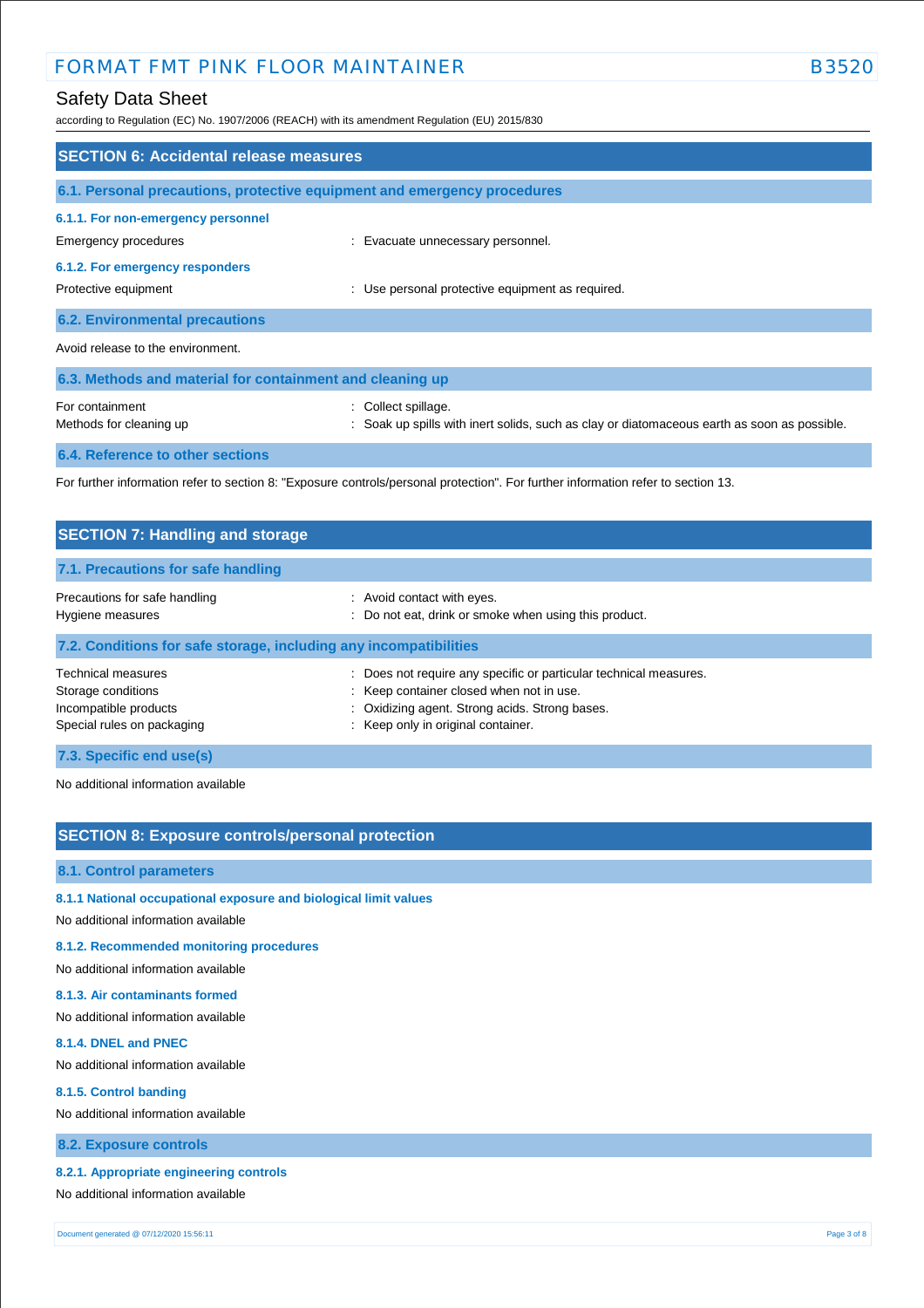# FORMAT FMT PINK FLOOR MAINTAINER **EXAMPLE 1998** B352

# Safety Data Sheet

according to Regulation (EC) No. 1907/2006 (REACH) with its amendment Regulation (EU) 2015/830

#### **8.2.2. Personal protection equipment**

**Personal protective equipment symbol(s):**



#### **8.2.2.1. Eye and face protection**

#### **Eye protection:**

Safety glasses. EN 166

#### **8.2.2.2. Skin protection**

#### **Skin and body protection:**

Not required for normal conditions of use

#### **Hand protection:**

In case of repeated or prolonged contact wear gloves. Chemical resistant gloves (according to European standard EN 374 or equivalent)

| Other skin protection                     |  |
|-------------------------------------------|--|
| Materials for protective clothing:        |  |
| Not required for normal conditions of use |  |
| 8.2.2.3. Respiratory protection           |  |
| <b>Respiratory protection:</b>            |  |

Not required for normal conditions of use

#### **8.2.2.4. Thermal hazards**

No additional information available

#### **8.2.3. Environmental exposure controls**

No additional information available

## **SECTION 9: Physical and chemical properties**

#### **9.1. Information on basic physical and chemical properties**

| Physical state                             | : Liquid                |             |
|--------------------------------------------|-------------------------|-------------|
| Appearance                                 | Mobile liquid.<br>÷     |             |
| Colour                                     | pink.<br>÷              |             |
| Odour                                      | : Floral.               |             |
| Odour threshold                            | : No data available     |             |
| рH                                         | : 9.5                   |             |
| Relative evaporation rate (butylacetate=1) | : No data available     |             |
| Melting point                              | : No data available     |             |
| Freezing point                             | : No data available     |             |
| Boiling point                              | : $\geq 100$ °C         |             |
| Flash point                                | : No data available     |             |
| Auto-ignition temperature                  | : No data available     |             |
| Decomposition temperature                  | : No data available     |             |
| Flammability (solid, gas)                  | : No data available     |             |
| Vapour pressure                            | No data available<br>۰. |             |
| Relative vapour density at 20 °C           | : No data available     |             |
| Relative density                           | ÷                       |             |
| Solubility                                 | Soluble in water.       |             |
| Document generated @ 07/12/2020 15:56:11   |                         | Page 4 of 8 |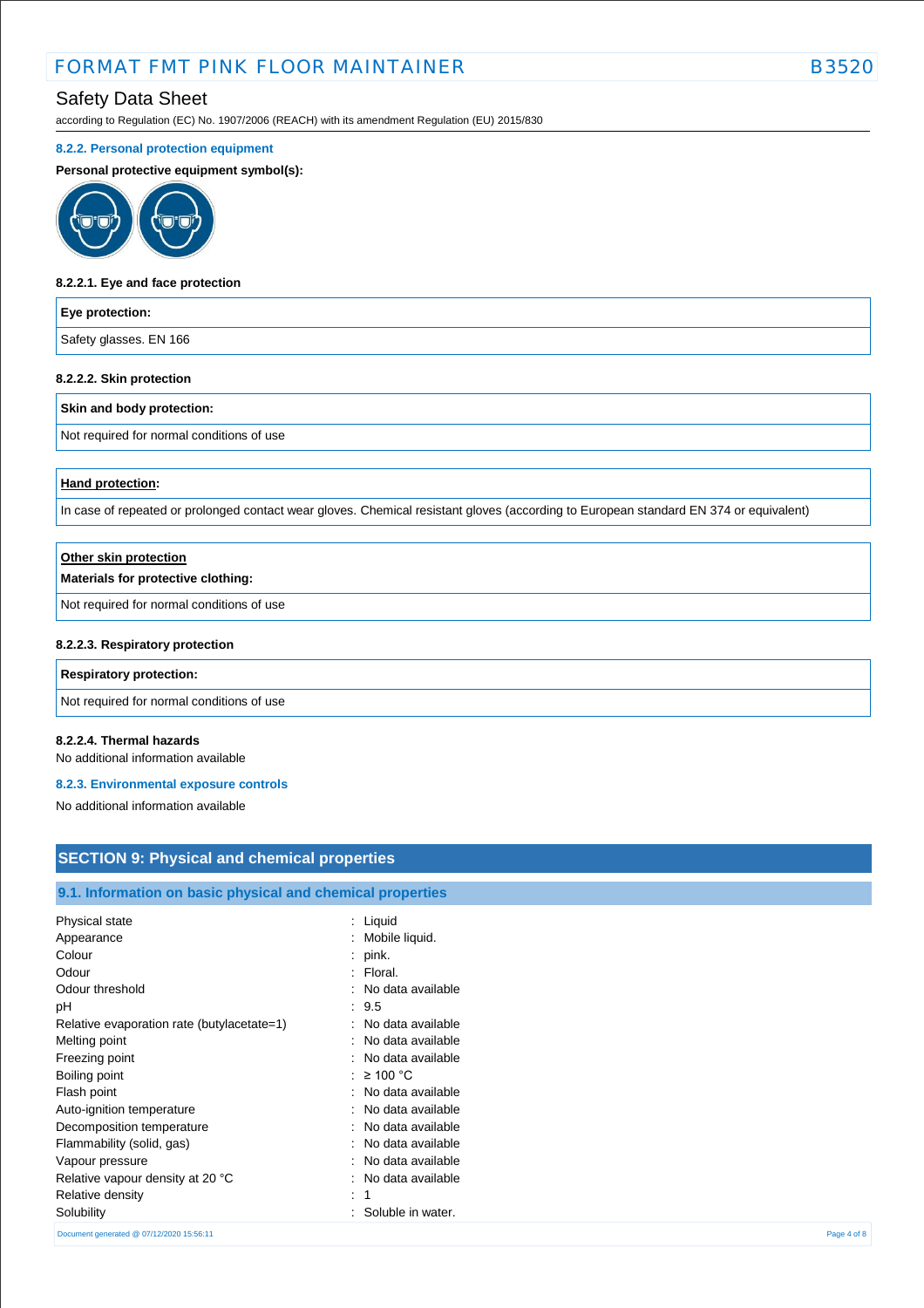# FORMAT FMT PINK FLOOR MAINTAINFR<br>B3520

# Safety Data Sheet

according to Regulation (EC) No. 1907/2006 (REACH) with its amendment Regulation (EU) 2015/830

| Partition coefficient n-octanol/water (Log Pow) | : No data available |
|-------------------------------------------------|---------------------|
| Viscosity, kinematic                            | : No data available |
| Viscosity, dynamic                              | : No data available |
| Explosive properties                            | : No data available |
| Oxidising properties                            | : No data available |
| Explosive limits                                | : No data available |
|                                                 |                     |

#### **9.2. Other information**

No additional information available

## **SECTION 10: Stability and reactivity**

#### **10.1. Reactivity**

The product is non-reactive under normal conditions of use, storage and transport.

**10.2. Chemical stability**

Stable under normal conditions.

**10.3. Possibility of hazardous reactions**

No dangerous reactions known under normal conditions of use.

**10.4. Conditions to avoid**

None under recommended storage and handling conditions (see section 7).

**10.5. Incompatible materials**

None under normal use.

**10.6. Hazardous decomposition products**

Under normal conditions of storage and use, hazardous decomposition products should not be produced.

## **SECTION 11: Toxicological information**

#### **11.1 Information on toxicological effects**

| Acute toxicity (oral)<br>Acute toxicity (dermal)<br>Acute toxicity (inhalation) | Not classified<br>: Not classified<br>: Not classified |
|---------------------------------------------------------------------------------|--------------------------------------------------------|
| Skin corrosion/irritation                                                       | : Not classified<br>pH: 9.5                            |
| Serious eye damage/irritation                                                   | : Causes serious eye irritation.<br>pH: 9.5            |
| Respiratory or skin sensitisation                                               | : Not classified                                       |
| Germ cell mutagenicity                                                          | Not classified                                         |
| Carcinogenicity                                                                 | : Not classified                                       |
| Reproductive toxicity                                                           | : Not classified                                       |
| STOT-single exposure                                                            | : Not classified                                       |
| STOT-repeated exposure                                                          | : Not classified                                       |
| Aspiration hazard                                                               | : Not classified                                       |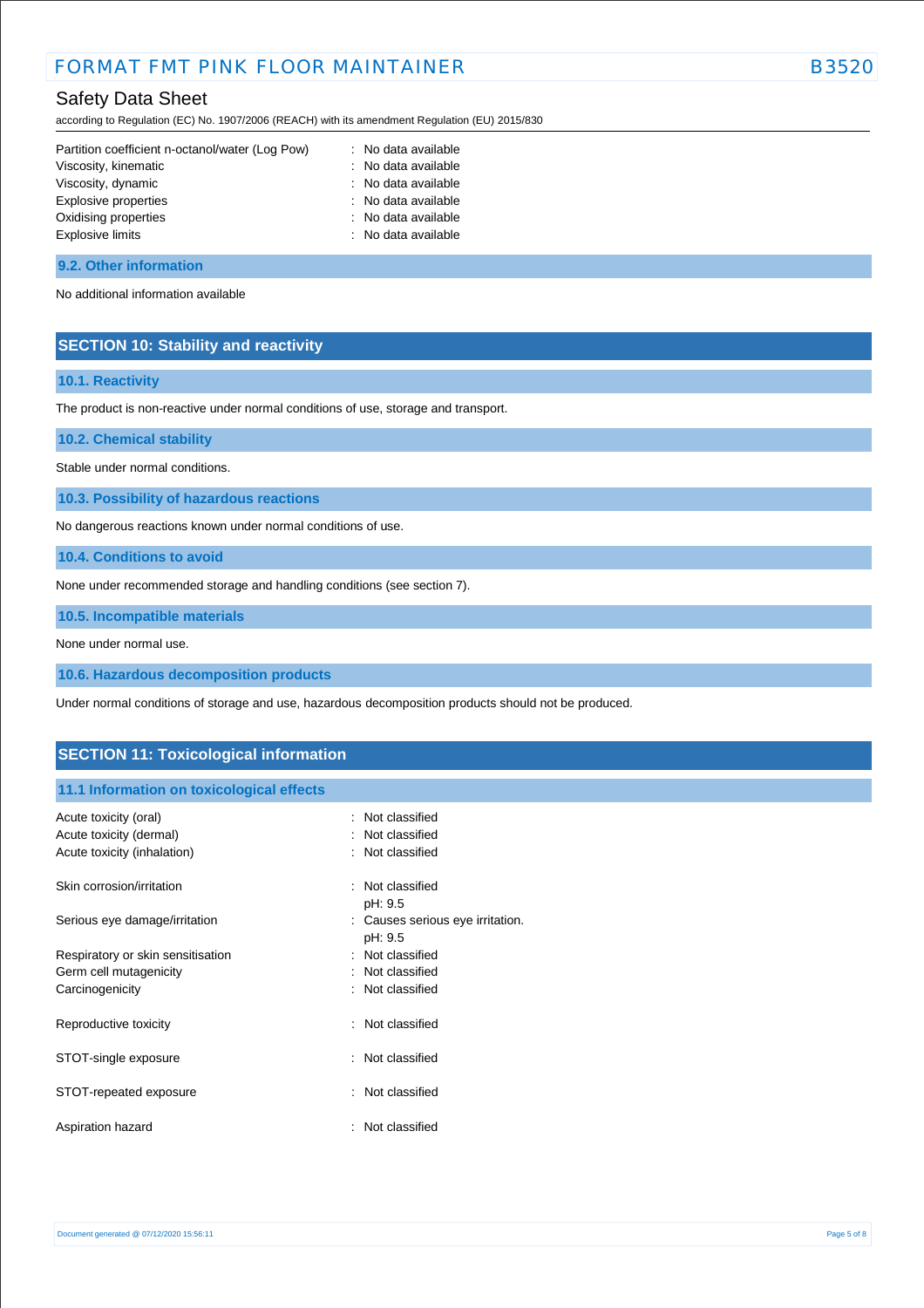# FORMAT FMT PINK FLOOR MAINTAINER **EXAMPLE 1988** B3520

# Safety Data Sheet

according to Regulation (EC) No. 1907/2006 (REACH) with its amendment Regulation (EU) 2015/830

| <b>SECTION 12: Ecological information</b>                    |                  |  |  |  |
|--------------------------------------------------------------|------------------|--|--|--|
| <b>12.1. Toxicity</b>                                        |                  |  |  |  |
| Hazardous to the aquatic environment, short-term<br>(acute)  | : Not classified |  |  |  |
| Hazardous to the aquatic environment, long-term<br>(chronic) | : Not classified |  |  |  |

| Alcohol Alkoxylate (166736-08-9) |                 |
|----------------------------------|-----------------|
| $ $ LC50 - Fish [1]              | $10 - 100$ mg/l |
| EC50 - Crustacea [1]             | $10 - 100$ mg/l |
| ErC50 other aquatic plants       | $10 - 100$ mg/l |

## **12.2. Persistence and degradability**

No additional information available

**12.3. Bioaccumulative potential**

No additional information available

**12.4. Mobility in soil**

No additional information available

**12.5. Results of PBT and vPvB assessment**

No additional information available

**12.6. Other adverse effects**

No additional information available

## **SECTION 13: Disposal considerations**

**13.1. Waste treatment methods**

No additional information available

#### **SECTION 14: Transport information**

In accordance with ADR / IMDG / IATA

| 14.1 UN number                                                                           |                                                          |
|------------------------------------------------------------------------------------------|----------------------------------------------------------|
| UN-No. (ADR)<br>UN-No. (IMDG)<br>UN-No. (IATA)                                           | : Not applicable<br>: Not applicable<br>: Not applicable |
| 14.2. UN proper shipping name                                                            |                                                          |
| Proper Shipping Name (ADR)<br>Proper Shipping Name (IMDG)<br>Proper Shipping Name (IATA) | : Not applicable<br>: Not applicable<br>: Not applicable |
| 14.3. Transport hazard class(es)                                                         |                                                          |
| <b>ADR</b><br>Transport hazard class(es) (ADR)                                           | : Not applicable                                         |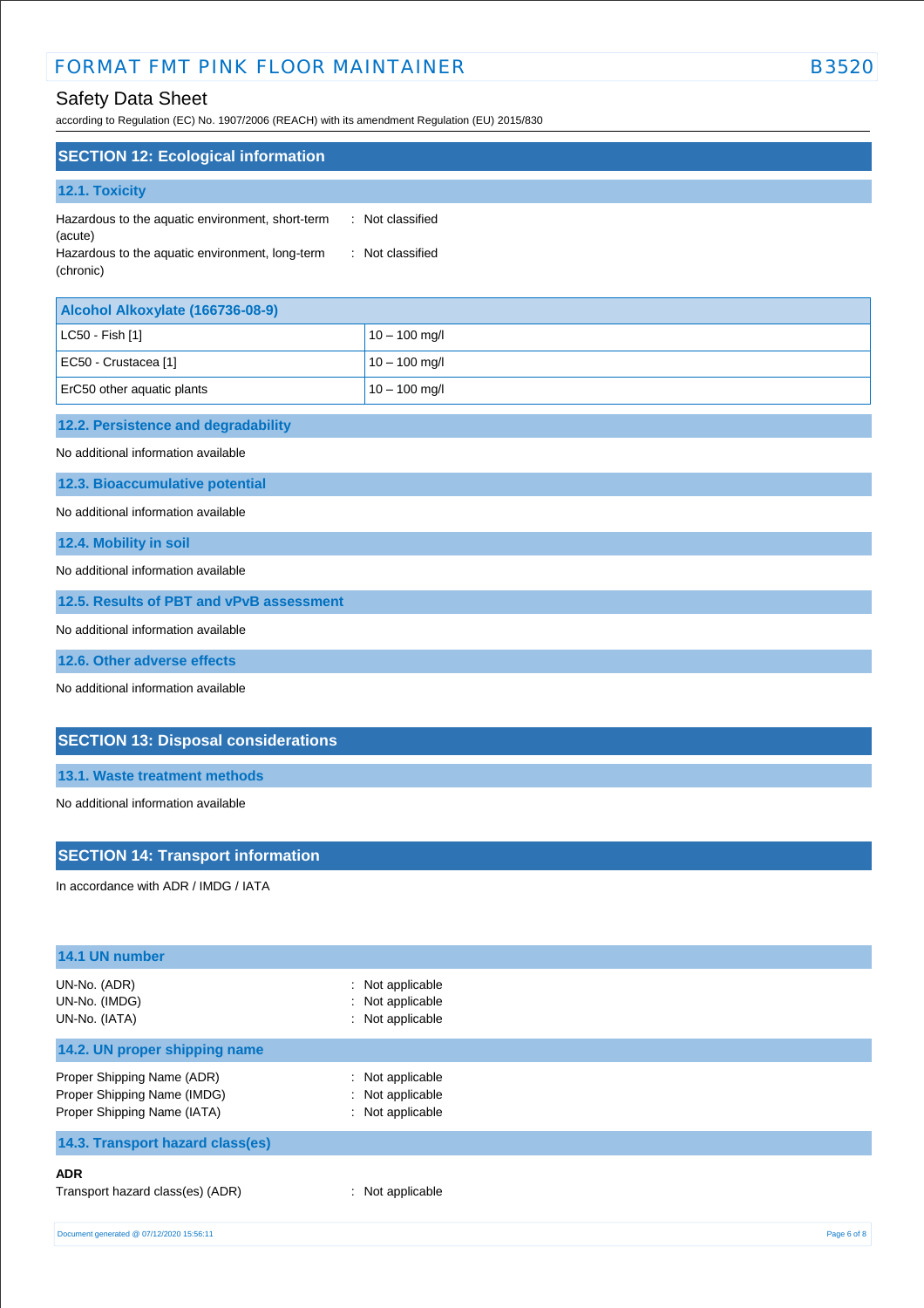# FORMAT FMT PINK FLOOR MAINTAINFR<br>B352

# Safety Data Sheet

according to Regulation (EC) No. 1907/2006 (REACH) with its amendment Regulation (EU) 2015/830

| <b>IMDG</b><br>Transport hazard class(es) (IMDG)<br><b>IATA</b><br>Transport hazard class(es) (IATA) | : Not applicable<br>: Not applicable                                                      |
|------------------------------------------------------------------------------------------------------|-------------------------------------------------------------------------------------------|
| 14.4. Packing group                                                                                  |                                                                                           |
| Packing group (ADR)<br>Packing group (IMDG)<br>Packing group (IATA)                                  | : Not applicable<br>: Not applicable<br>: Not applicable                                  |
| <b>14.5. Environmental hazards</b>                                                                   |                                                                                           |
| Dangerous for the environment<br>Marine pollutant<br>Other information                               | : No<br>$\therefore$ No<br>No supplementary information available<br>$\ddot{\phantom{a}}$ |

#### **14.6. Special precautions for user**

**Overland transport** No data available

**Transport by sea** No data available **Air transport** No data available

**14.7. Transport in bulk according to Annex II of Marpol and the IBC Code**

Not applicable

## **SECTION 15: Regulatory information**

**15.1. Safety, health and environmental regulations/legislation specific for the substance or mixture**

#### **15.1.1. EU-Regulations**

Contains no REACH substances with Annex XVII restrictions

Contains no substance on the REACH candidate list

Contains no REACH Annex XIV substances

Contains no substance subject to Regulation (EU) No 649/2012 of the European Parliament and of the Council of 4 July 2012 concerning the export and import of hazardous chemicals.

Contains no substance subject to Regulation (EU) No 2019/1021 of the European Parliament and of the Council of 20 June 2019 on persistent organic pollutants

Allergenic fragrances > 0,01%:

BUTYLPHENYL METHYLPROPIONAL LINALOOL HEXYL CINNAMAL **CITRONELLOL** 

| Detergent Regulation (648/2004/EC): Labelling of contents:                                    |               |
|-----------------------------------------------------------------------------------------------|---------------|
| <b>Component</b>                                                                              | $\frac{9}{6}$ |
| non-ionic surfactants                                                                         | $5 - 15%$     |
| reaction mass of 5-chloro-2-methyl-2H-isothiazol-3-one and 2-methyl-2H-isothiazol-3-one (3:1) |               |
| <b>TETRAMETHYLOLGLYCOLURIL</b>                                                                |               |
| perfumes                                                                                      |               |
| BUTYLPHENYL METHYLPROPIONAL                                                                   |               |
| <b>LINALOOL</b>                                                                               |               |
| <b>HEXYL CINNAMAL</b>                                                                         |               |
| Document generated @ 07/12/2020 15:56:11                                                      | Page 7 of 8   |